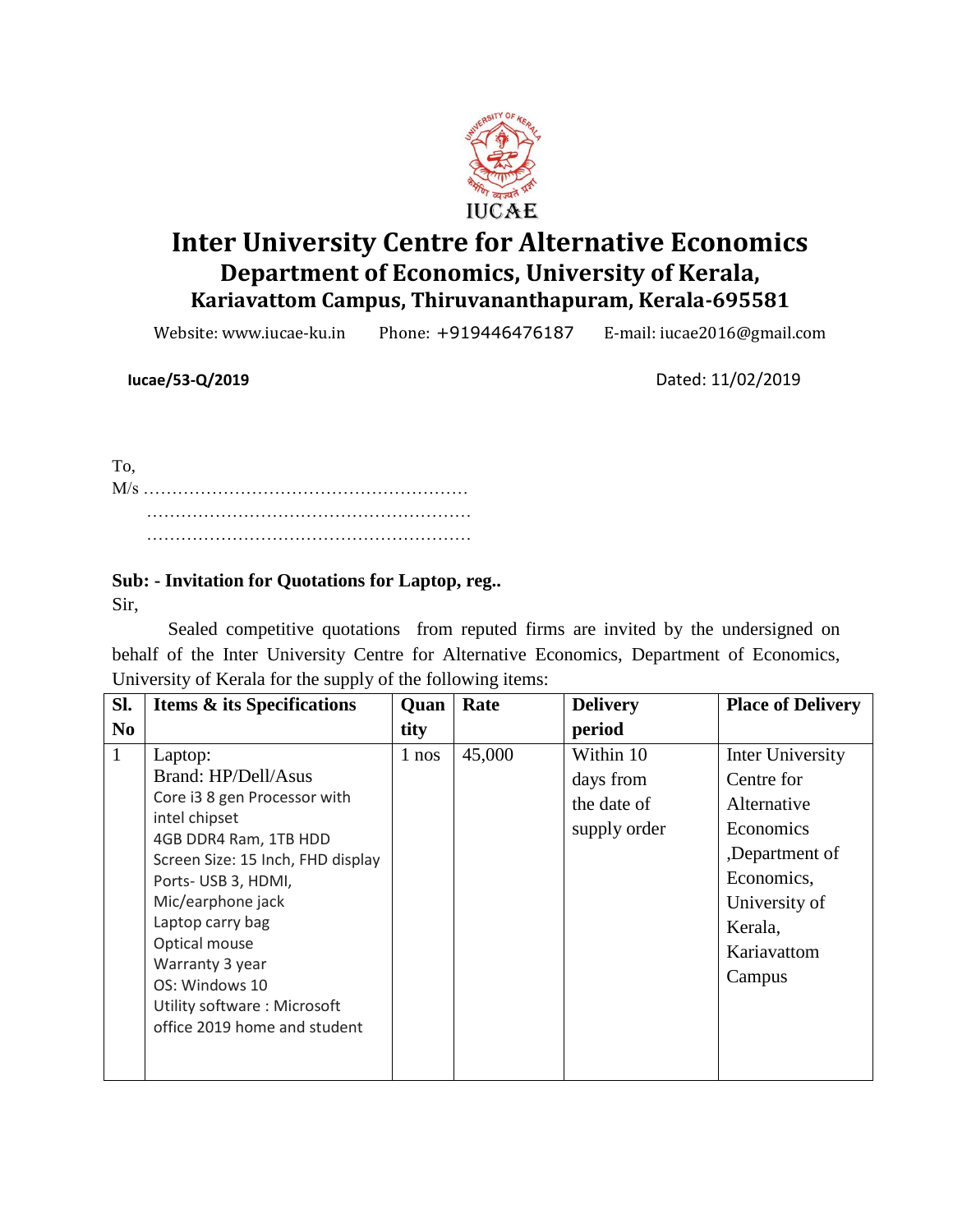# **2. General Conditions**

a. The contract shall be for the supply of the mentioned item to the Inter University Centre for Alternative Economics, Department of Economics, University of Kerala. The bidder shall quote for items in the format of quotation attached. Corrections, if any, shall be made by crossing out, initialling, dating and rewriting:

b. All duties, taxes and other levies payable by the bidder, shall be included in the total price. However, the tax and duties leviable should be quoted separately.

c. The rates quoted by the bidder shall be fixed for the duration of the contract.

d. The prices should be quoted in Indian Rupees only.

e. Each bidder shall submit only one quotation.

f. Telex or Facsimile quotations are not acceptable.

g. The firm should enclose supporting documents regarding registration of GST/IT/PAN and proof of credibility.

# **3. Validity of quotations**

The quotation shall remain valid for a period of **One month** after the deadline specified for submission of quotations.

# **4. Evaluation of quotations:**

The Purchaser will evaluate and compare the quotations determined to be substantially responsive, i.e.

which are: a) properly signed, and

b) Conform to the terms and conditions and specifications.

The evaluation would be done for all the items put together. The items for which no rates have been quoted would be treated as zero and the total amount would be computed accordingly. The bidder who has quoted for partial quantity of any one or more item (s) would be treated as nonresponsive. Purchaser will award the contract to the responsive bidder whose total cost for all the items put together is the lowest.

# **5. Special Conditions:**

(a) The purchaser will award the contract to the bidder whose quotation has been determined to be substantially responsive and who has offered the lowest price as per para 4 above :

(b) The bidder whose bid is accepted will be notified of the award of the contract by the office prior to expiration of the quotation validity period:

(c) The Notification of Award to clearly specify any change in the unit price or any other terms and conditions accepted.

(d) **Warranty/Guarantee: -** The supplier shall guarantee to repair/replace the items or its part – if found defective within a period of 3 years from the date of supply of items. The entire expenditure for repair/ replace the item in this regard shall be borne by the supplier

(f) The purchaser will have every right to increase or decrease the quantity required.

(e) The University will release the payment only after inspecting the equipment and satisfy that the supply is as per the requirements. The payment will be made after successful completion of the supply on producing invoice in duplicate.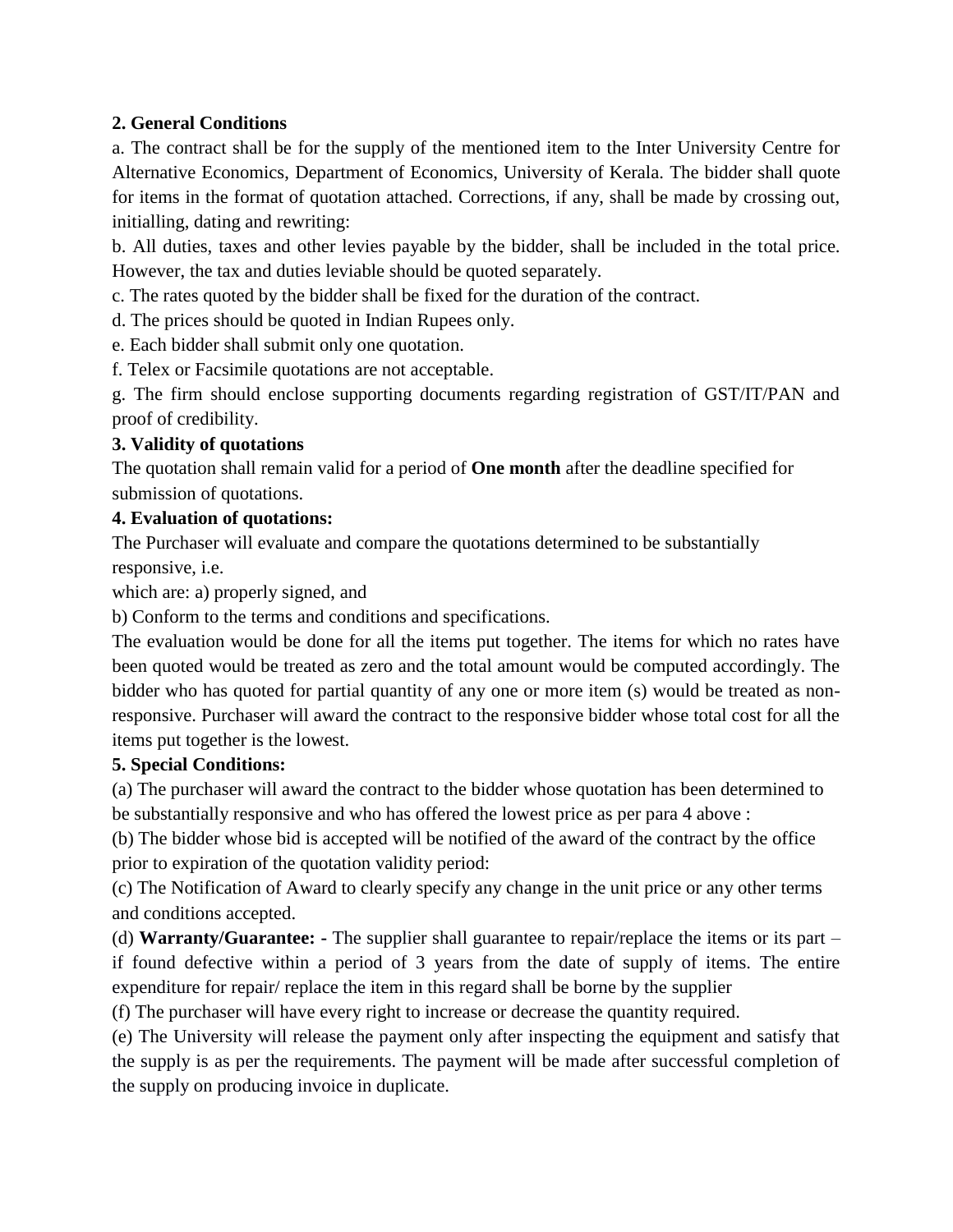(f) Notwithstanding the above, the Purchaser reserves the right to accept or reject any quotations and to cancel the bidding process and reject all quotations at any time prior to the award of the contract.

(g) In case of dispute arises, the decision of Kerala University authority shall be final and binding on bidders.

(h) At the time of payment applicable taxes will be deducted at the existing rates.

# **6. Last date and time of receipt of quotations:**

a. You are requested to submit the sealed quotations in the Tender by post superscripted on the envelope as **"Supply of Laptop"** latest by **19.02.2019,** 2PM to the address : **Honorary Director, Inter University Centre for Alternative Economics, Department of Economics, Kerala University , Kariavattom-695581.**

b. The bids shall be opened at the office of the Honorary Director on 20.02.2019, 3pm. If the above date of opening tender happens to be on a holiday or due to any other valid reason, the tender opening process will be done on the next working day or the day fixed by the undersigned.

 The purchaser looks forward to receiving the quotation and appreciates the interest of the bidders.

> Yours faithfully, **Dr. A Abdul Salim Honorary Director**

**Format of quotation is enclosed**